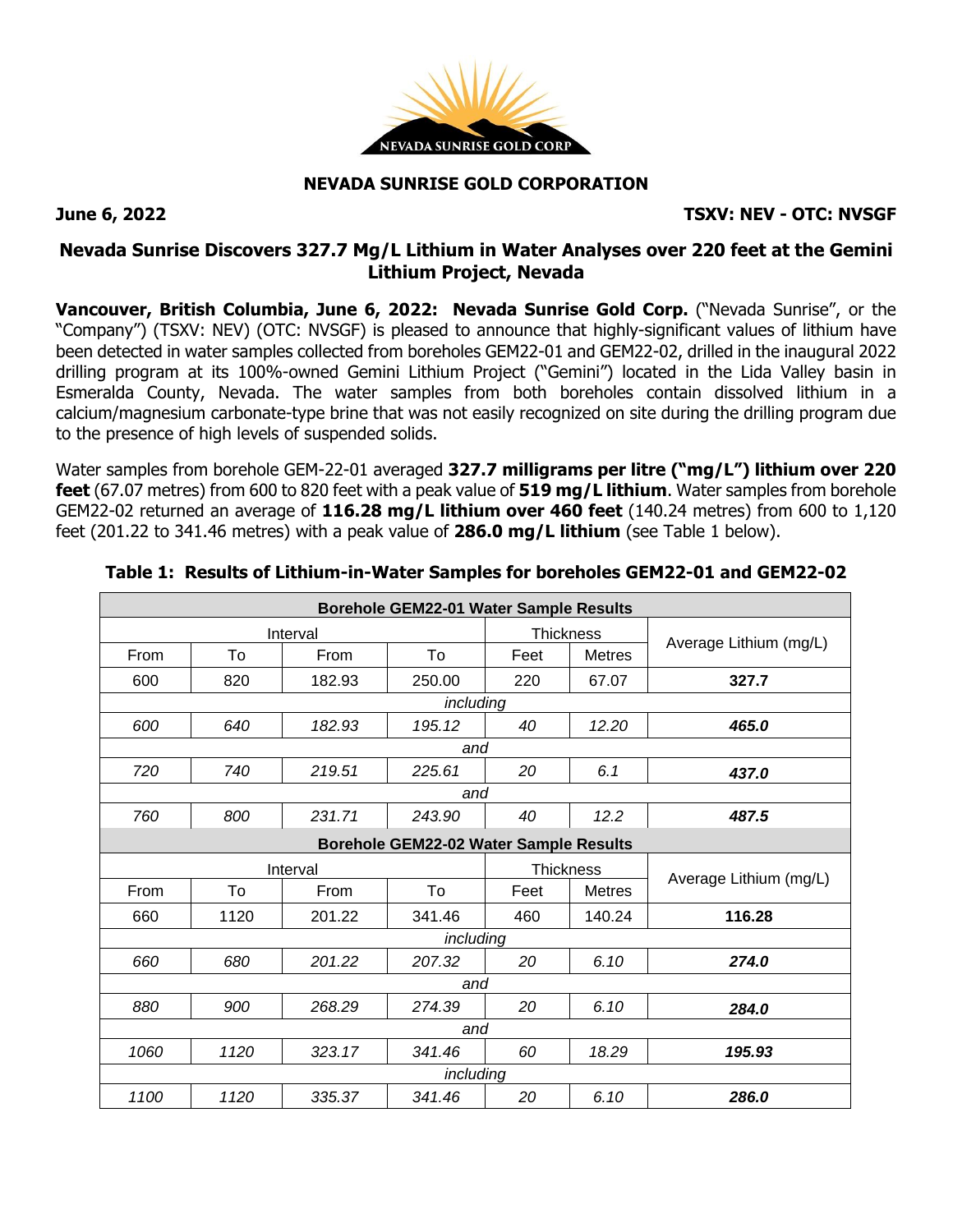Notes:

- 1. Lithium concentrations in GEM22-01 water samples ranged from 137 mg/L to 519 mg/L in the 220 foot (67.07 metres) thick zone from 600 to 820 feet (182.93 to 250 metres).
- 2. The 60-foot zone sampled from 820 to 880 feet (250 to 268.3 metres) in GEM22-01 contained no significant lithium values.
- 3. Lithium concentrations in GEM22-02 water samples ranged from "not detected" to 286mg/L in the 460- foot (140.24 metre) thick zone from 660 to 1120 feet (201.22 to 341.46 metres).

# **About the 2022 Gemini Drilling Program**

Nevada Sunrise drilled two reverse circulation ("RC") boreholes for a total of 2,020 feet (615.85 metres) in its maiden drilling program at Gemini in March and April 2022. The drill sites were located within a defined gravity low that hosts conductive layers detected by historical time domain electromagnetic ("TDEM") surveys (see Figure 1 below). The results from the first two holes at Gemini represent a new discovery of lithium-bearing sediments and lithium-in-water in the western Lida Valley, which has not been historically drill tested for lithium mineralization. Lithium-in-sediment values were significant:

- GEM22-01 averaged **1,203.41 parts per million ("ppm") lithium over 580 feet** (176.83 metres), from 320 to 900 feet (97.56 to 274.39 metres) including **1,578.19 ppm lithium over 300 feet** (91.46 metres) from 480 to 780 feet (146.34 to 237.8 metres).
- GEM22-02 averaged **1,101.73 parts per million ("ppm") lithium over 730 feet** (222.56 metres) from 390 to 1,120 feet (118.90 to 341.46 metres), including **2,217.69 ppm lithium over 130 feet** (39.63 metres) from 990 to 1,120 feet (301.83 to 341.46 metres) and **3,304.34 ppm lithium over 50 feet** (15.24 metres) from 1,070 to 1,120 feet (326.22 to 341.46 metres).



**Figure 1. TDEM Survey Results Showing Conductive Zones and 2022 Drill Holes at Gemini**

Nevada Sunrise is evaluating the 2022 water and sediment sampling results in detail. These analytical results and preliminary research by the Company suggest that the Gemini lithium deposit is an example of the claystone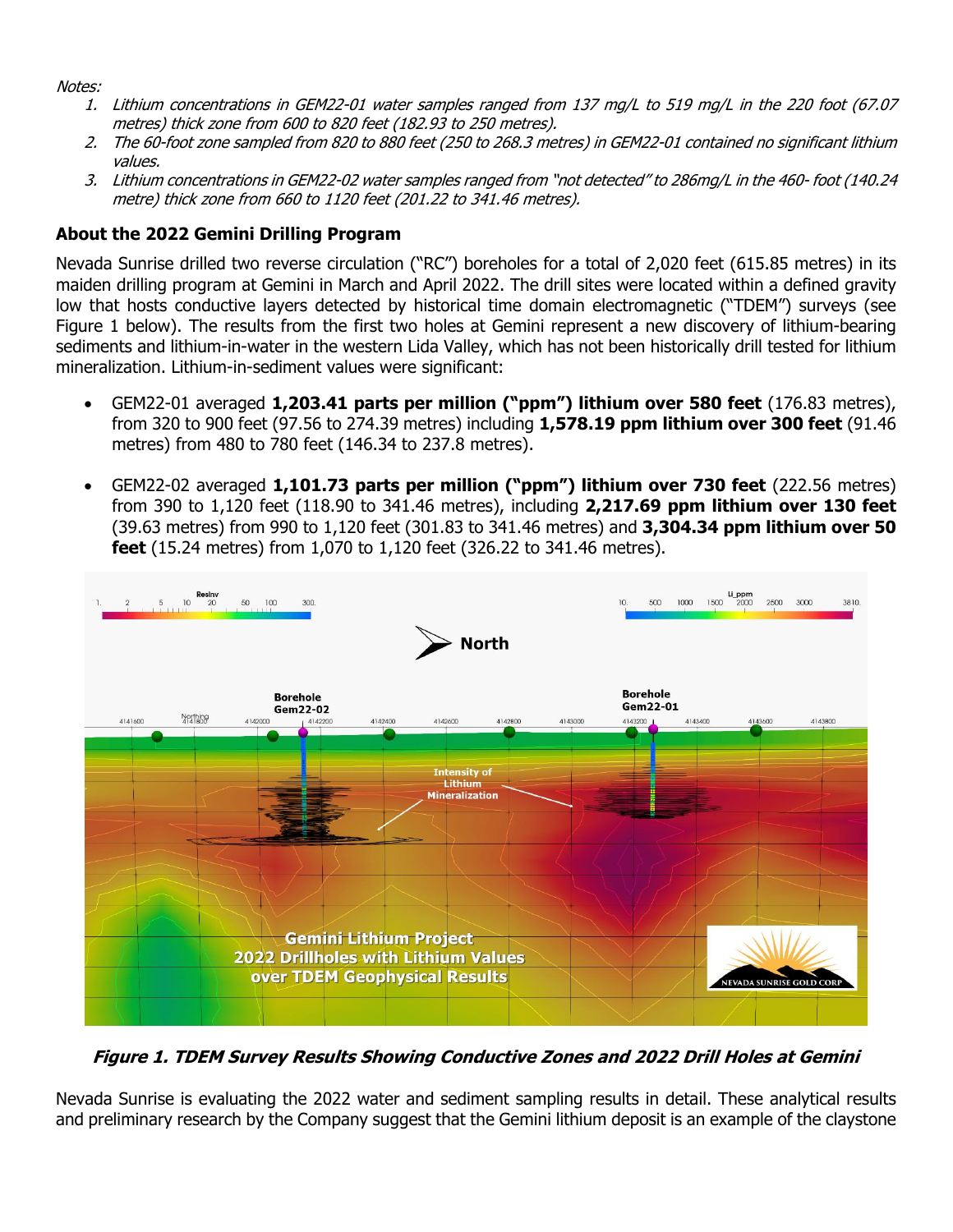deposit model situated in a closed arid basin, similar to lithium deposits found in the Clayton Valley and at other sedimentary-hosted lithium deposits in Nevada.

The host horizons at Gemini are dark green-gray to black volcanic ash-rich lacustrine sediments containing significant amounts of clay. High lithium concentrations are accompanied by high calcium and magnesium concentrations. The highest lithium concentrations in sediment samples are associated with dark gray/green to black, organic-rich claystone intervals. Brine samples from these intervals also carry the highest lithium concentrations found in groundwater. Further testing is required to identify the lithium-rich clay minerals and the source of the lithium-bearing brine found at Gemini.

Additional drilling is planned following receipt of an amendment to the current Bureau of Land Management drilling permit, which will be required to cover the Company's newly-expanded land position. In April and May 2022, Nevada Sunrise staked 288 unpatented lode claims totaling 5,760 acres (1,756 hectares) over the outline of the gravity low to effectively cover the possible extent of the lithium-bearing clay layers. Follow-up geophysical TDEM surveys were completed at Gemini in May 2022 within the interpreted area of the historical gravity low to better map and assess the conductive layers first detected by Nevada Sunrise in 2016 (see Nevada Sunrise news release dated May 12, 2022). The new geophysical results are being compiled and interpreted.

For further information on Gemini, including location maps and photos please visit our website at: **Gemini Lithium | Nevada [Sunrise](https://nevadasunrise.ca/projects/gemini-lithium/) Gold Corp.**

### **About Gemini**

Gemini consists of 407 unpatented placer and lode claims located in the western Lida Valley, Esmeralda County, approximately 6 miles (10 kilometres) east of the town of Lida, Nevada. The Lida Valley is a flat, arid basin with a similar geological setting to the better-known Clayton Valley basin where Albermarle Corporation operates the Silver Peak lithium brine mine, which has operated continuously since 1966. Nevada Sunrise expanded the size of the Project by staking 80 new unpatented placer claims in March 2022, and 288 additional unpatented lode claims in April and May 2022.

Gemini is situated adjacent to the Gold Point Solar Energy Zone, a Bureau of Land Management land reserve set aside for solar and wind power generation projects until 2033. Exploration at Gemini is complemented by the Company's 80.09 acre/feet/year water right, a pre-requisite for the exploration and development of lithium brine projects in Nevada. Under the laws of Nevada, water cannot be pumped from a subterranean source without a valid water permit. Drill pads and access roads remain in place at Gemini with an active drilling permit.

### **Sampling and Analytical QA/QC and Statement of Qualified Person**

#### **Water Sample Collection and Analysis**

Water parameters including TDS, conductivity, temperature, and pH values were obtained in the field by direct measurement with a handheld Hanna Model 98194 Multiparameter Meter, which meets Good Laboratory Practice (as proscribed by the Organization for Economic Cooperation and Development) for calibration and measurement. All depth measurements reported, including sample and interval widths are down-hole. As holes are oriented vertical and geologic stratigraphy is primarily horizontal to sub-horizontal, downhole measurements are assumed to be close to true thickness.

Thirty-seven (37) groundwater samples were collected at 20-foot (6.1-metre) intervals and sent to Western Environmental Testing Laboratory in Reno, Nevada under project chain-of-custody protocols for analysis. Industry standard methods for examination of water were employed by the laboratory. General chemistry testing included analysis for specific gravity, total hardness, total alkalinity, bicarbonate, carbonate, hydroxide, total dissolved solids (TDS) and electrical conductivity. Anions (chloride, sulfate) were analyzed by ion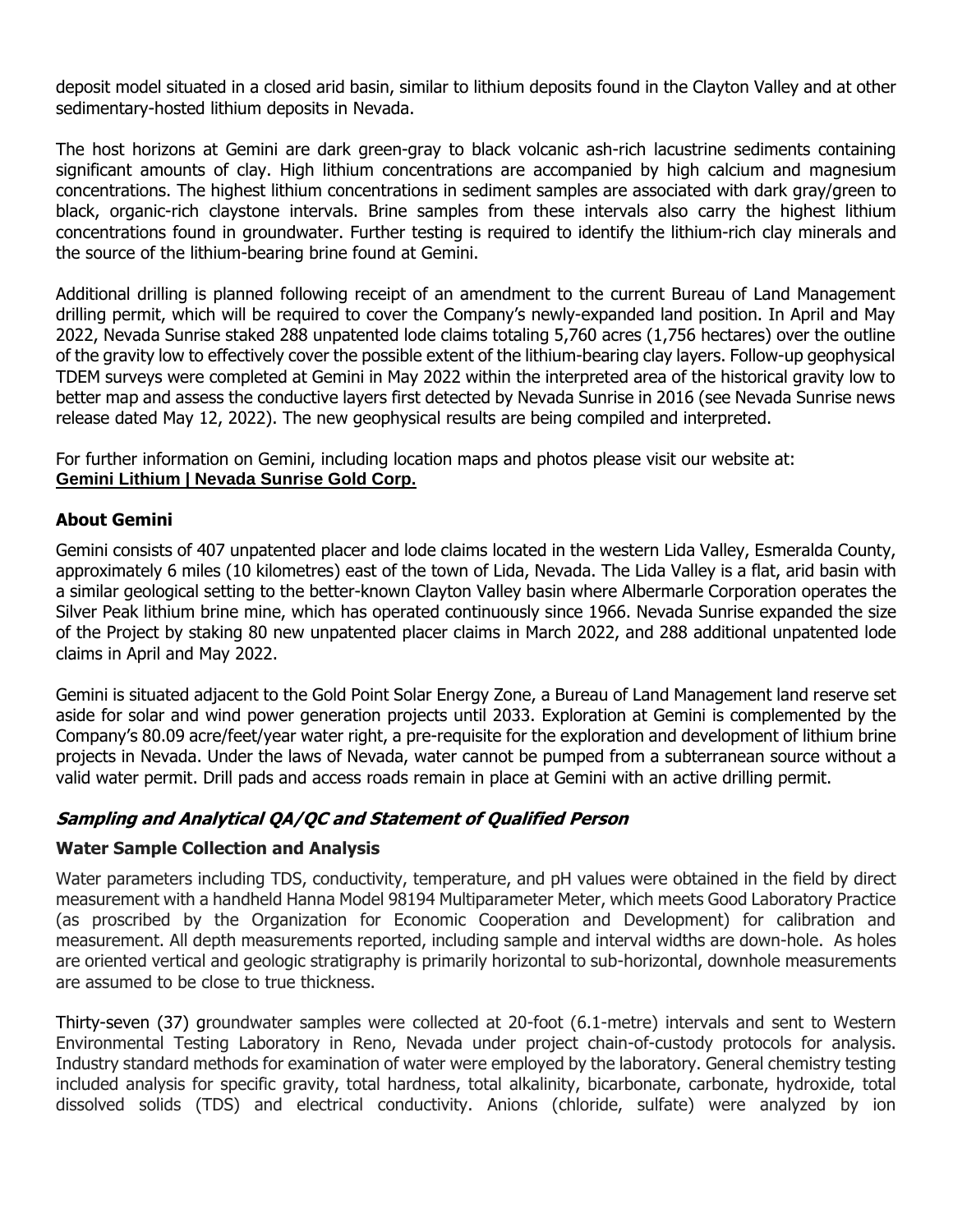chromatography. Trace metals (lithium, magnesium, boron, calcium, potassium, strontium, and sodium) were analyzed by inductively coupled plasma-optical emission spectroscopy (ICP-OES) methods.

## **Sediment Sample Collection and Analysis**

Sediment samples described in this new release are a composite of material collected from the rotary splitter in the RC drilling rig, which produces a continuous, representative 3 to 5 kilogram sample for each sample interval. Samples were submitted to American Assay and ALS in Reno, NV and were analyzed utilizing a multi-element ICP-AES method. Specifically, the analytical method involves aqua regia digestion of the sample followed by the inductively coupled plasma (ICP) technique to ionize the sample, and atomic emission spectrometry (AES) to determine elemental concentrations. Duplicates, field blanks, and certified reference standards were inserted at regular intervals in the sample stream to ensure accuracy of the analytical method.

The scientific and technical information contained in this news release has been reviewed and approved by Robert M. Allender, Jr., CPG, RG, SME and a Qualified Person for Nevada Sunrise as defined in National Instrument 43-101 – Standards of Disclosure for Mineral Projects.

### **About Nevada Sunrise**

Nevada Sunrise is a junior mineral exploration company with a strong technical team based in Vancouver, BC, Canada, that holds interests in gold, copper, cobalt and lithium exploration projects located in the State of Nevada, USA.

Nevada Sunrise owns 100% interests in the Gemini and Jackson Wash lithium projects, both of which are located in the Lida Valley in Esmeralda County, NV. The Company owns Nevada water right Permit 86863, also located in the Lida Valley basin, near Lida, NV.

The Company's key gold asset is a 20.01% interest in a joint venture with New Placer Dome Gold Corp. (TSXV: NGLD) at the Kinsley Mountain Gold Project near Wendover, NV. Kinsley Mountain is a Carlin-style gold project hosting a National Instrument 43-101 compliant gold resource consisting of **418,000 indicated ounces of gold grading 2.63 g/t Au (4.95 million tonnes), and 117,000 inferred ounces of gold averaging 1.51 g/t Au (2.44 million tonnes), at cut-off grades ranging from 0.2 to 2.0 g/t Au <sup>1</sup> .**

<sup>1</sup> Technical Report on the Kinsley Project, Elko County, Nevada, U.S.A., dated June 21, 2021 with an effective date of May 5, 2021 and prepared by Michael M. Gustin, Ph.D., and Gary L. Simmons, MMSA and filed under New Placer Dome Gold *Corp.'s Issuer Profile on SEDAR [\(www.sedar.com\)](https://c212.net/c/link/?t=0&l=en&o=3232825-1&h=4288497972&u=http%3A%2F%2Fwww.sedar.com%2F&a=www.sedar.com).*

Nevada Sunrise has right to earn a 100% interest in the Coronado VMS Project, located approximately 48 kilometers (30 miles) southeast of Winnemucca, NV. The Company owns a 15% interest in the historic Lovelock Cobalt Mine and the Treasure Box copper properties, each located approximately 150 kilometers (100 miles) east of Reno, NV, with Global Energy Metals Corp. (TSXV: GEMC) holding an 85% participating interest.

### **For Further Information Contact:**

Warren Stanyer President and Chief Executive Officer email: [warrenstanyer@nevadasunrise.ca](mailto:warrenstanyer@nevadasunrise.ca) Telephone: (604) 428-8028 or Jason Powell, Corporate Communications email: [nevadasunrisegold@outlook.com](mailto:nevadasunrisegold@outlook.com) Telephone: (604) 779-6497

#### **FORWARD LOOKING STATEMENTS**

This release may contain forward‐looking statements. Forward looking statements are statements that are not historical facts and are generally, but not always, identified by the words "expects", "plans", "anticipates", "believes", "intends",